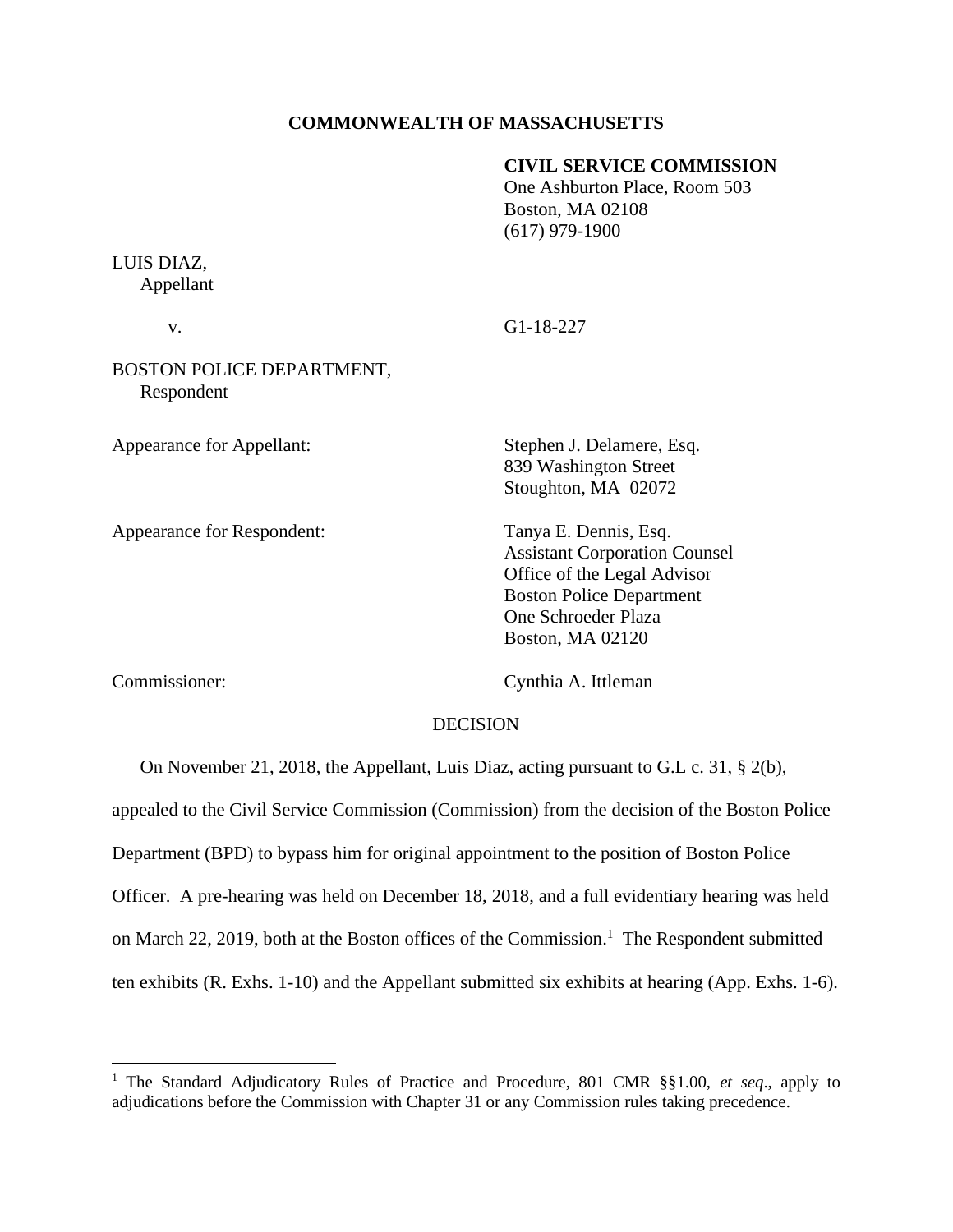At the conclusion of the hearing, the Respondent submitted two additional post-hearing exhibits

(R. PH Exhs. 1-2) and the Appellant submitted excerpts from the BPD's background

investigation reports on 31 other candidates selected for hire in the same 2018 hiring cycle.

(App. PH Exh. 1)<sup>2</sup> The hearing was digitally recorded, with copies provided to the parties.<sup>3</sup>

The witnesses (not including the Appellant) were sequestered. Both parties submitted proposed decisions. For the reasons stated below, Appellant's appeal is allowed.

# **FINDINGS OF FACT**

Based on the exhibits entered into evidence, the testimony of the following witnesses:

*Called by the Appointing Authority*:

- Detective Lynette Praileau, Recruit Investigations Unit ("RIU"), BPD
- Mary Flaherty, Acting Director of Human Resources, BPD;

*Called by the Appellant:*

■ Luis Diaz, Appellant;

and taking administrative notice of all documents logged in the case file, considering pertinent law, and drawing reasonable inferences from the credible evidence, a preponderance of the credible evidence establishes the following facts:

1. The Appellant, Luis Diaz (Appellant or Mr. Diaz), is a life-long resident of Boston who identifies as Black-Hispanic and is fluent in Spanish. (Appellant testimony; Respondent Exhibits 2, 4 and 8).

 $2$  The Appellant's post-hearing brief attached these 31 documents, as produced by the BPD in the unrelated case of *Marchionda v. Boston Police Dep't*, with a request that they be treated as supplemental exhibits in this case. As these are excerpts of official records, similarly categorizable as candidate records supplemental to the post-hearing exhibits filed by the Respondent, they are accepted as App. PH Exh. 1.

<sup>&</sup>lt;sup>3</sup> If there is a judicial appeal of this decision, the plaintiff in the judicial appeal would be obligated to use the copy of the recording to provide the court with a written transcript of this hearing to the extent that he or it wishes to challenge the decision as unsupported by the substantial evidence, arbitrary and capricious, or an abuse of discretion.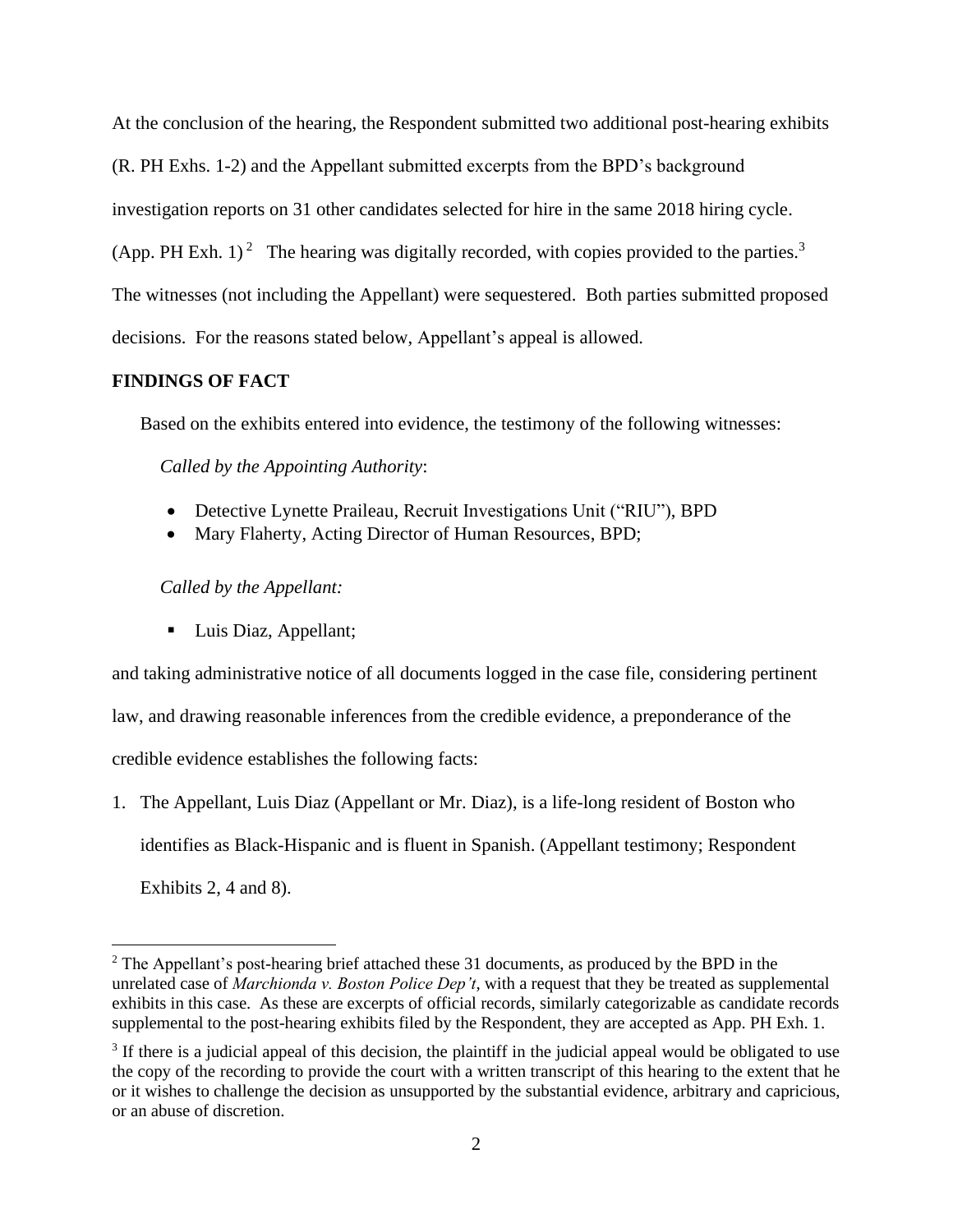- 2. Mr. Diaz is a graduate of the University of Massachusetts at Boston (with a bachelor degree in Criminology and Criminal Justice) and has been employed since age 16 in a variety of positions, including customer service, salesperson, and (most recently) security officer at a major Level-1 trauma hospital in Boston. In his university days, he was well regarded as an intern in the Dorchester District Court. He was offered employment by the Massachusetts Trial Court as a Court Officer but, although he had passed a physical aptitude test on the first day of the Trial Court Academy, he was unable to satisfy certain physical standards developed by the Cooper Institute and so he was obliged to leave the academy. Later, the Appellant was again offered a seat in a subsequent Trial Court Academy session but he declined as he wished to pursue employment as a Boston police officer. (Appellant Exhibits 2 and 3 and Appellant testimony)
- 3. The Appellant took the entrance-level civil service examination for police officer candidates on March 25, 2017 and passed. He applied to be a police officer in the Boston Police Department during the 2017-2018 hiring cycle. (Stipulated Facts)
- 4. On March 12, 2018, the Human Resources Division ("HRD"), after having previously established an eligible list of Boston police officer candidates, issued Certification # 05194 to the BPD. The Appellant was ranked 20th on Certification # 05194 for consideration as a Boston police officer. (Stipulated Facts)
- 5. Eventually, the BPD bypassed the Appellant and selected five candidates ranked lower than Mr. Diaz for appointment to vacancies. (Stipulated Facts)
- 6. The BPD conducted a background investigation of the Appellant during the 2018 hiring process. On or around April 15, 2018, the Appellant submitted a complete, lengthy Student Officer Application ("Application"). Detective Praileau was assigned to review the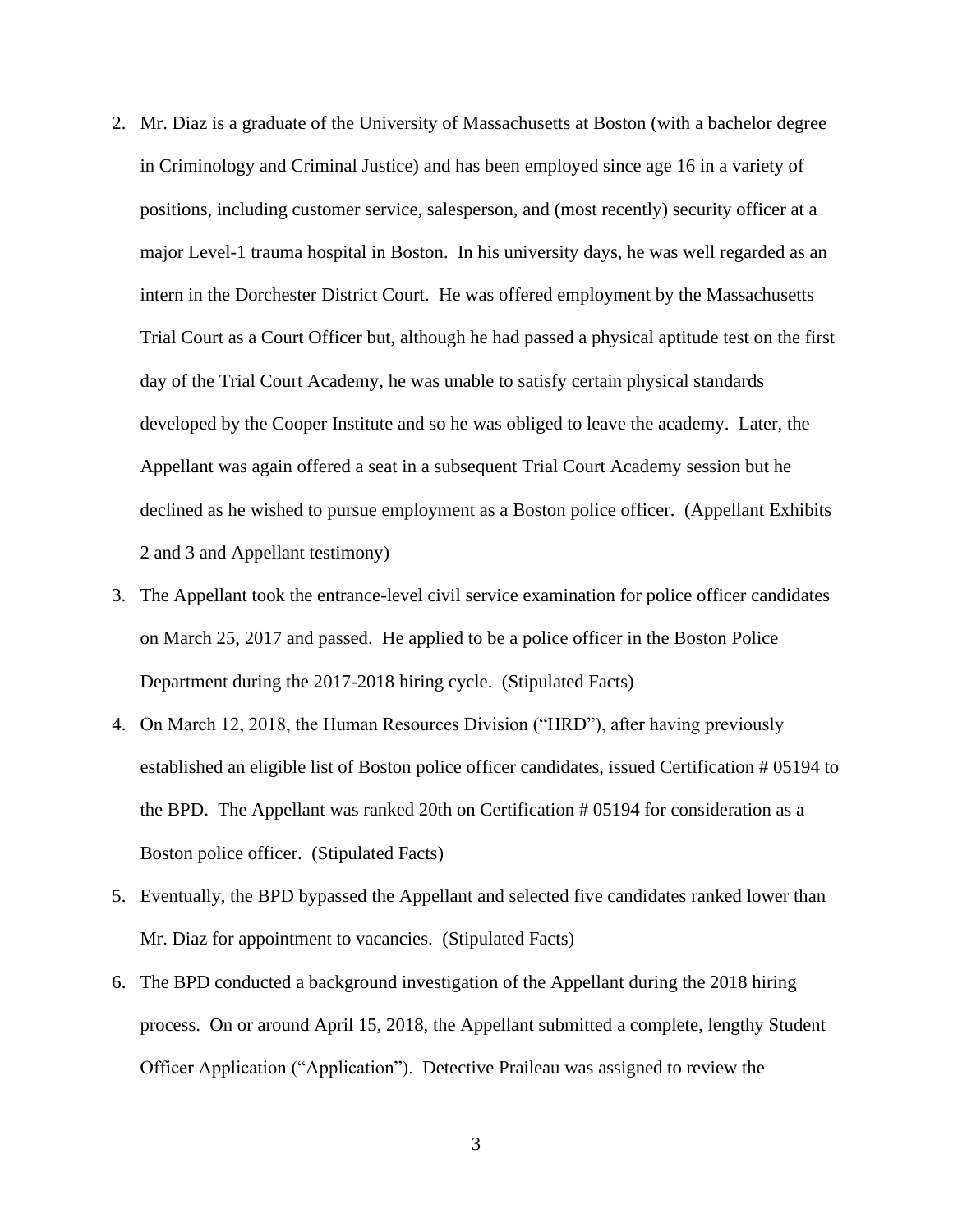Appellant's application and conduct a background investigation. (Respondent Exhibit 8 and Testimony of Detective Praileau)

- 7. The investigation consisted of, *inter alia*, a background check, including review of police incident reports, credit references, and Appellant's driving history; confirmation of employment; verification of educational background; neighbor and reference interviews and confirmation of Boston residency. (Testimony of Det. Praileau and acting HR Director Mary Flaherty).
- 8. Detective Praileau ran a query in the BPD's Incident Report database using the Appellant's name as a search criterion. The results returned a Boston Police Incident Report involving the theft of a cell phone putatively valued at \$399.00 that occurred in December 2007 at the Urban Sciences Academy in West Roxbury, Massachusetts. (Praileau testimony and Respondent Exhibit 2)
- 9. Detective Praileau suspected from reading the police report that the Appellant, at that time a 16-year-old sophomore at the Urban Sciences Academy, had orchestrated a plan with two other classmates to steal the cell phone of a fourth student just before the school's holiday break. Allegedly, the plan consisted of having Student no. 2 request to use the victim's phone and then the Appellant would distract the victim by talking to him while Student no. 3 would leave the school with the phone. (Praileau testimony, Appellant Exhibit 2, and Respondent Exhibit 2)
- 10. Detective Praileau learned from the police report that the Headmaster at the Urban Sciences Academy, Dr. Rasheed Meadows, had questioned the Appellant about the incident after the holiday break. Detective Praileau did not speak with Dr. Meadows, however, regarding the incident prior to the Appellant being bypassed. (Praileau testimony)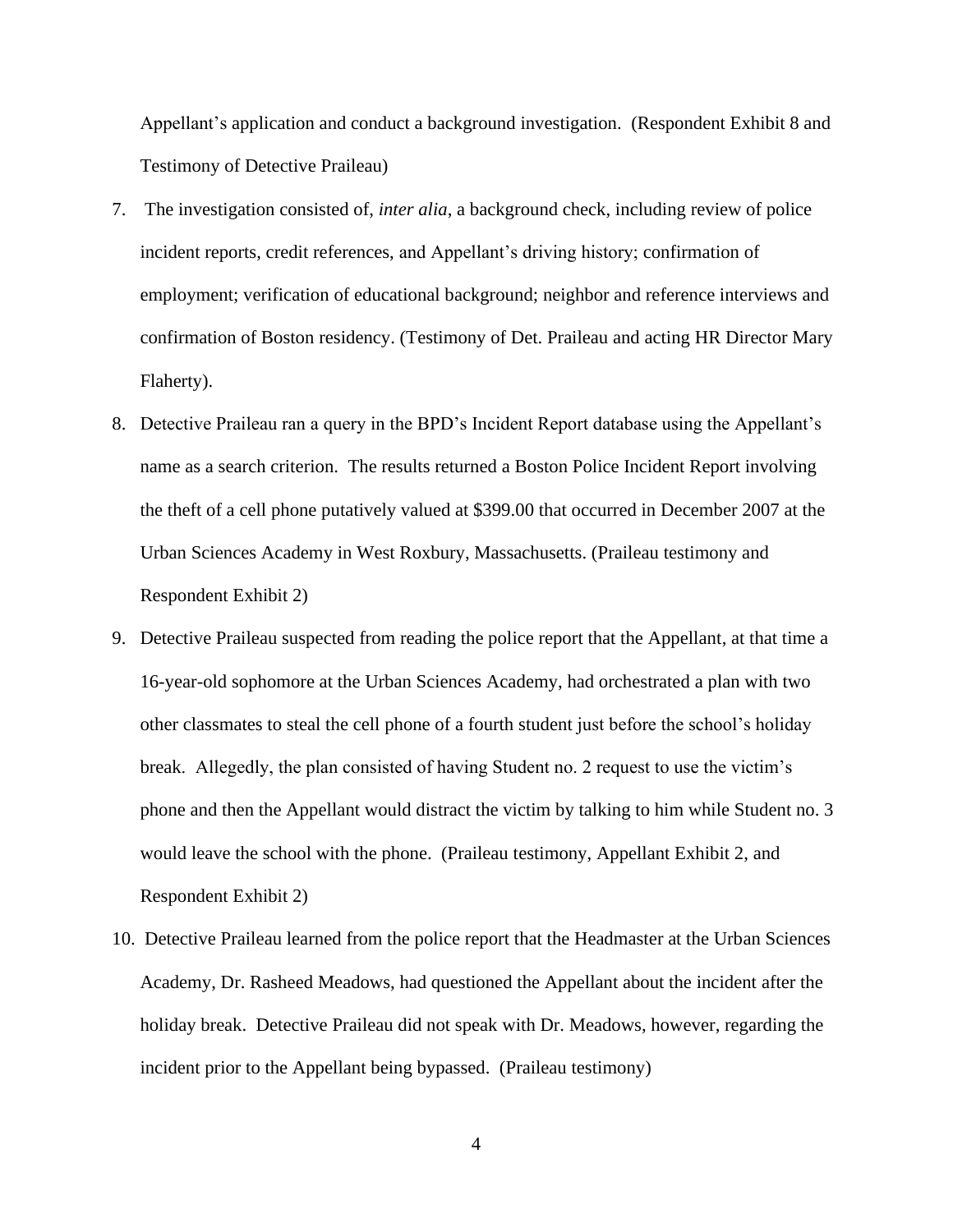- 11. The January 4, 2008 police report indicates that the victim was interviewed, video surveillance was reviewed, and interviews were conducted of unidentified students. The author of this report, Detective Vincent DiFazio, does not state in his report that he interviewed the Appellant. Based on the information gathered, Detective DiFazio sought a Clerk Magistrate's hearing at West Roxbury District Court. (Respondent Exhibit 2)
- 12. As part of her 2018 background investigation of the Appellant, Detective Praileau did not follow up with Detective DiFazio about his investigation or the contents of his police report. (Praileau testimony)
- 13. After completing the Appellant's background investigation, Detective Praileau summarized her findings in the Privileged and Confidential Memorandum ("PCM") circulated on September 4, 2018. (Respondent Exhibit 4) Detective Praileau testified that the Appellant had no criminal charges on his record. His current and former employers furnished excellent recommendations. The detective also received sterling letters of reference from personal acquaintances of the Appellant and neighbors offered positive feedback upon inquiry. (Praileau and Flaherty testimony; Appellant's Exhibits 3-5)
- 14. In his capacity as a Security Officer at a major Boston hospital, the Appellant works side by side, almost on a daily basis, with Boston police officers also working at this Trauma Level-1 hospital on paid details. At hearing, the Appellant recounted many instances in which he received intelligence from Boston police officers regarding certain patients (typically gunshot victims) who might be vulnerable to retaliation from malevolent non-hospital individuals. The Appellant has been trained in, and praised for his skill in implementing, measures to deescalate fraught situations, deal with patients who may be under a drug-altered mental state, and counteract active shooters. De-escalation is an important tool for police officers and the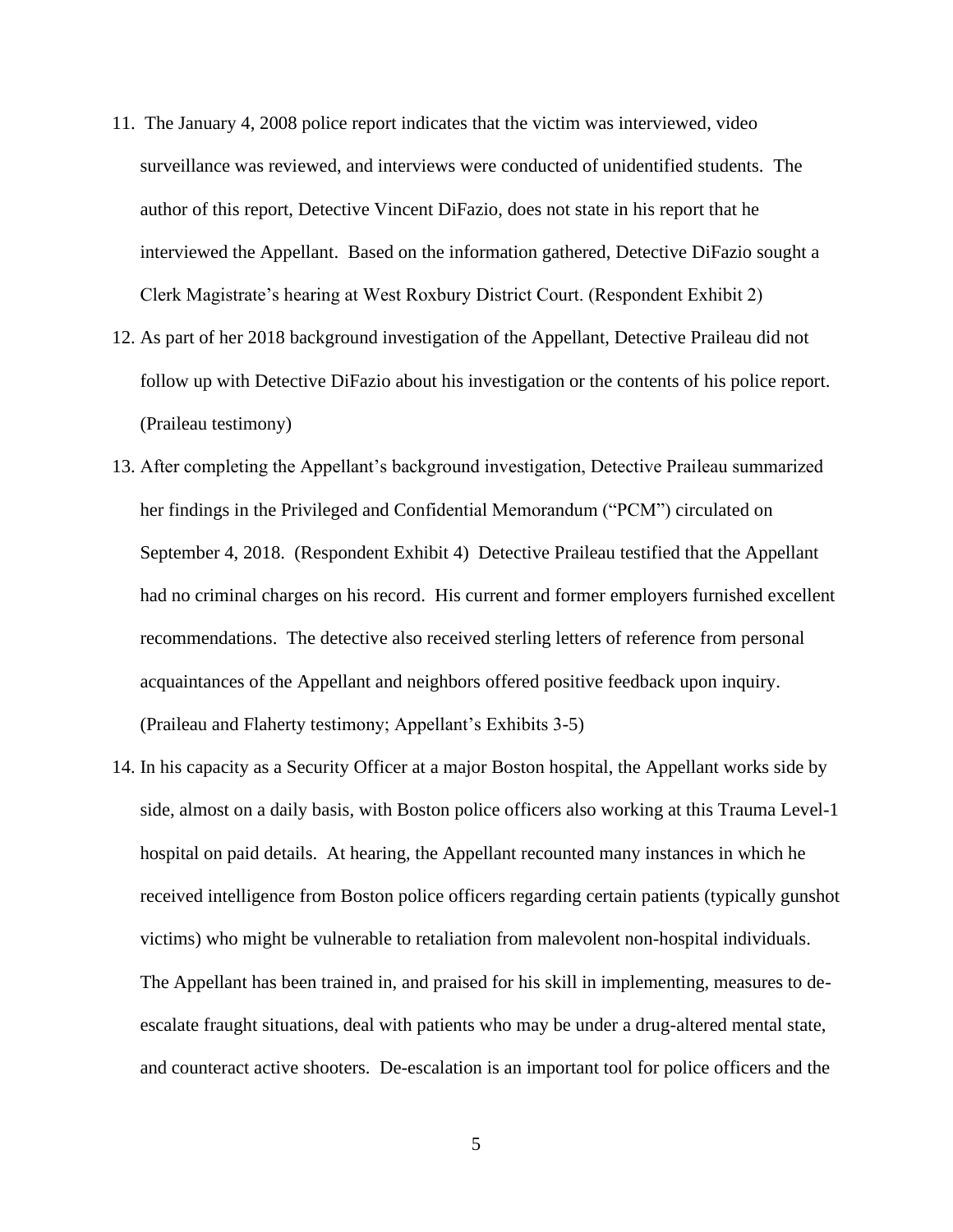Appellant's supervisor reported that he is very good at de-escalating tense situations. (Testimony of Appellant and Mary Flaherty)

- 15. On September 4, 2018, a BPD roundtable panel convened to review the Appellant's application and discuss his suitability for employment. The members of the roundtable panel included Deputy Superintendent Jeffrey Walcott; the BPD's Acting Director of Human Resources, Mary Flaherty; Sergeant Detective Gary Eblan; and, from the legal department, former BPD staff attorney Katherine Hoffman and Legal Advisor David Fredette ("the Roundtable"). Detective Praileau presented her findings from the background investigation to the Roundtable. (Respondent Exhibit 4; Praileau and Flaherty testimony)
- 16. At the conclusion of the September 4, 2018 roundtable meeting, the Appellant's candidacy was placed on hold to permit Detective Praileau to obtain more information. Specifically, the Roundtable requested a written explanation from the Appellant about the 2007 incident involving the larceny of the cell phone. The Roundtable instructed Detective Praileau to contact the victim of the cell phone theft; it also requested verification that the Appellant's candidacy for employment by the Massachusetts Trial Court did not proceed because he did not pass the so-called Cooper Institute Standards. (Testimony of Mary Flaherty)
- 17. Detective Praileau attempted to contact the victim, but never succeeded in speaking with the victim. Another BPD staffer spoke to the victim's mother and asked her to have the victim call Detective Praileau. The victim never called Detective Praileau, however. (Testimony of Detective Praileau)
- 18. Detective Praileau contacted the Appellant to request a written explanation regarding his role in the theft of the cell phone and she also requested information pertaining to the Appellant's performance in connection with the Cooper Institute Standards. In the Appellant's written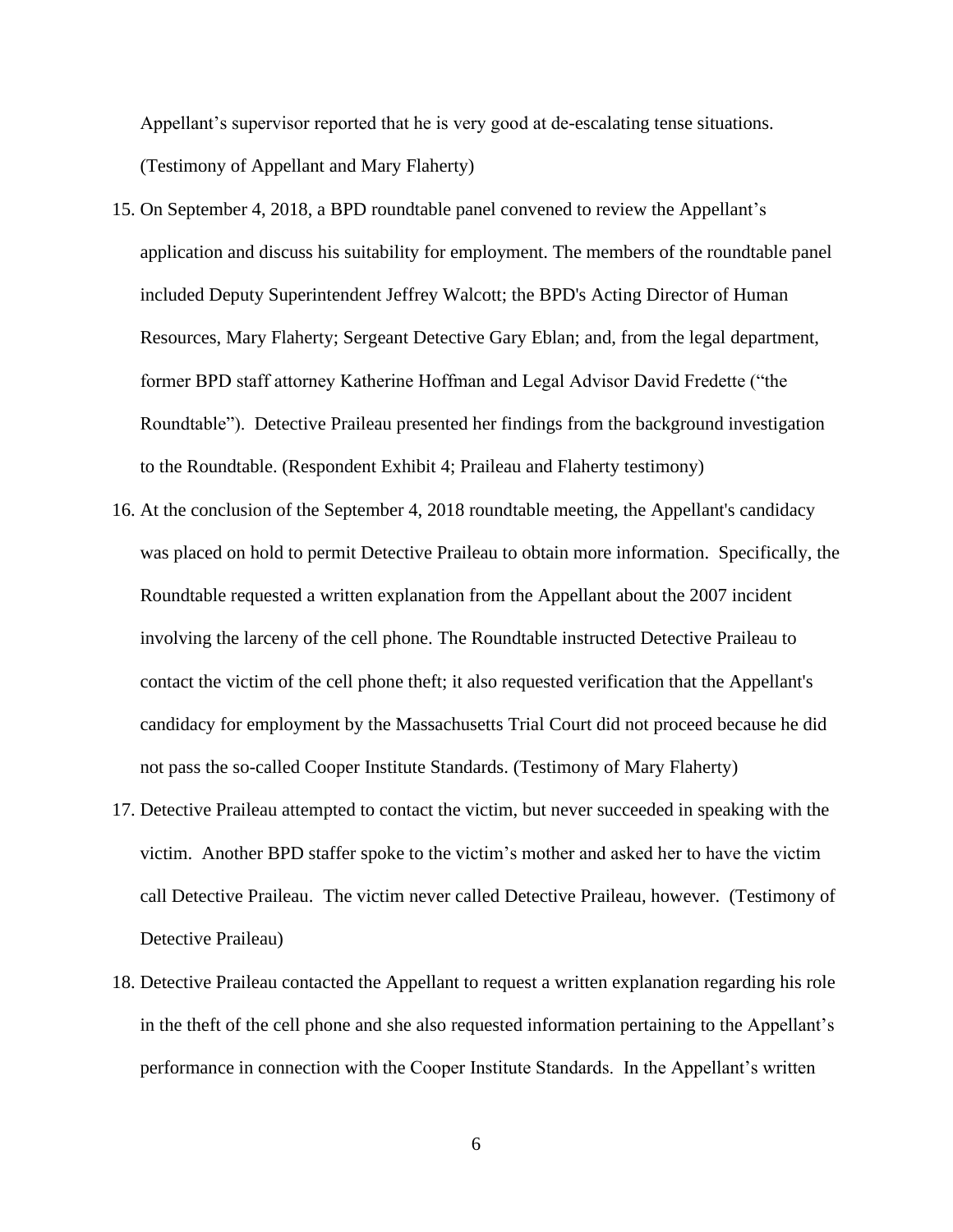explanation about the larceny incident, he stated that his friend asked to use the victim's cell phone while he was talking to the victim at a school event. The Appellant wrote that "[he] had no knowledge that the cellphone was going to be stolen," but that he was questioned along with other students merely because he was talking to the victim when the phone was taken. Additionally, the Appellant stated that he attended a Clerk Magistrate's hearing at West Roxbury District Court "in which [he] took responsibility for [his] naïve actions . . . [because by then he had] concluded that [he] was an accessory to the student getting his phone taken." (Respondent Exhibit 3)

- 19. Detective Praileau updated her PCM to reflect the written explanation provided by the Appellant and she presented the Appellant's application package at a second roundtable on September 13, 2018. (Respondent Exhibit 4 and testimony of Detective Praileau)
- 20. The Roundtable requested further clarification from the Appellant regarding certain perceived conflicting statements in his written explanation. Specifically, the Roundtable wanted the Appellant to explain why, on the one hand, he wrote he was not aware of what was happening when the cell phone was stolen, and yet he also seemed to state that he took responsibility for his actions as the theft of the cell phone occurred. Detective Praileau spoke to the Appellant once again and asked him whether he had any prior knowledge that the phone would be stolen. The Appellant confirmed that his written statement of denial remained accurate. (Praileau testimony)
- 21. The Roundtable deemed the Appellant to be untruthful based on a perceived discrepancy between his August 2018 written statement and a short passage in Detective DiFazio's January 2008 incident report, which stated in pertinent part that the Academy's headmaster, Dr. Meadows, had "interviewed many unidentified students" and "was informed that in the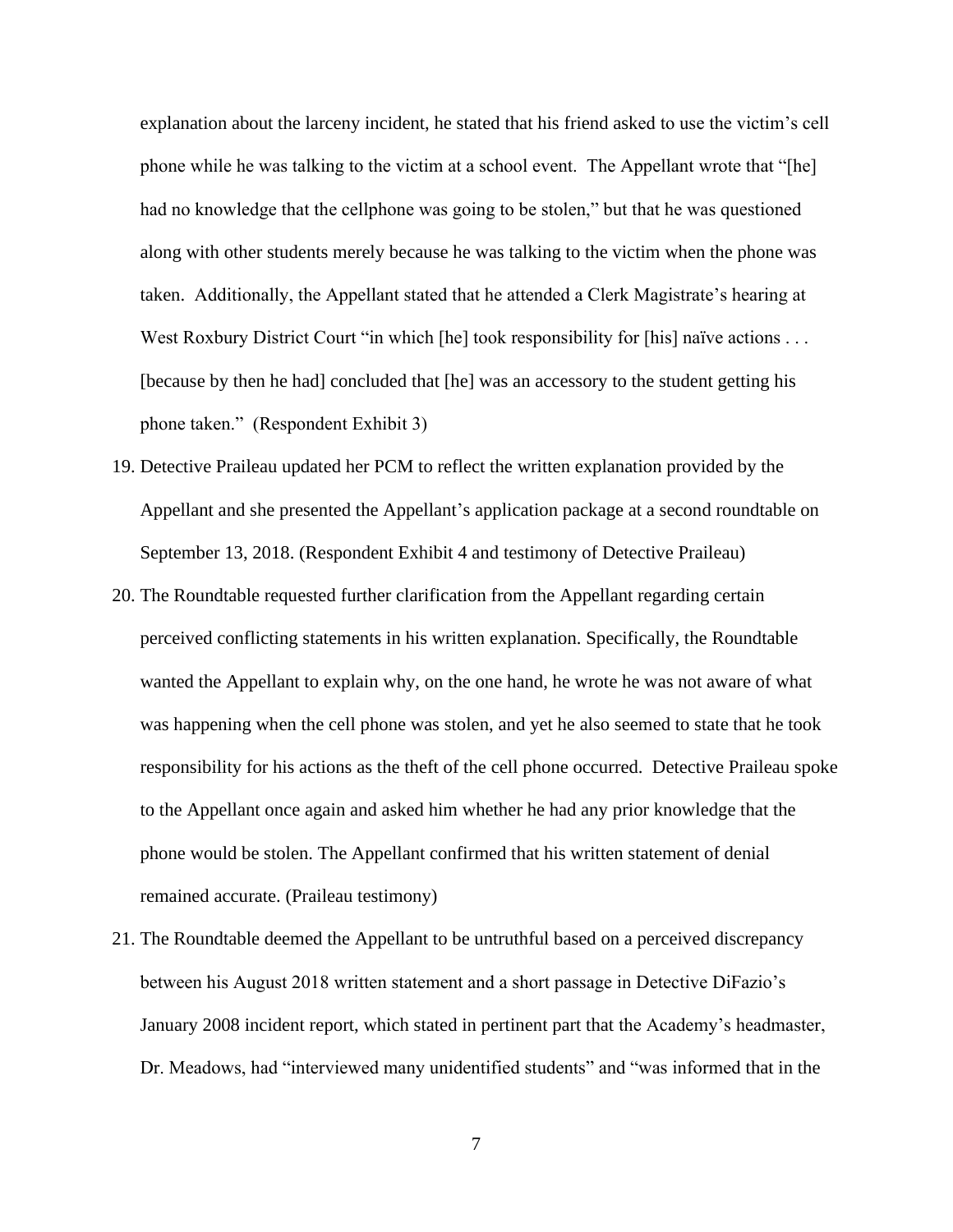previous week [a student with the initials T.B.] and Luis Diaz had developed a plan to steal the T-Mobile cell phone from the victim." The Appellant was to "act as a distraction and talk with the victim [while a third student with the initials D.C.] would then pass the cell phone to [T.B.]." Headmaster Meadows "spoke to suspects Luis Diaz and [D.C.] who admitted to him this plan and their role to steal the cell phone." Detective DiFazio's incident report is not crystal clear as to whether only D.C. made an admission to Headmaster Meadows or whether both he and Appellant Luis Diaz did so. (Respondent's Exhibit 3)

- 22. The BPD did not speak to Detective DiFazio or BPD Sgt. Laura Cirino (who took a report from the victim and reviewed surveillance camera footage with the Headmaster and Dean of Discipline) regarding their investigation, and they made no attempt to retrieve the clerkmagistrate's file on this matter, or to secure the audiotape from the hearing at West Roxbury District Court relating to the cell phone incident. (Flaherty testimony; Respondent's Exhibit 2)
- 23. Although the Appellant was summonsed to West Roxbury District Court in early 2008, along with students T.B. and D.C., for this clerk-magistrate's hearing, no charges were ever issued against the Appellant. (Testimony of Appellant and Detective Praileau)
- 24. The BPD's Acting Director of Human Resources, Mary Flaherty, testified that truthfulness is important to the BPD because officers must be credible in order to testify effectively in court, and to earn the trust of the community the Department serves. Accordingly, the BPD has zero tolerance for untruthfulness in both candidates for employment and incumbent personnel. (Testimony of Mary Flaherty)
- 25. The Roundtable was concerned with the Appellant's suitability to serve as a police officer (i.e., to uphold the law and maintain the public's trust) if he had not been truthful regarding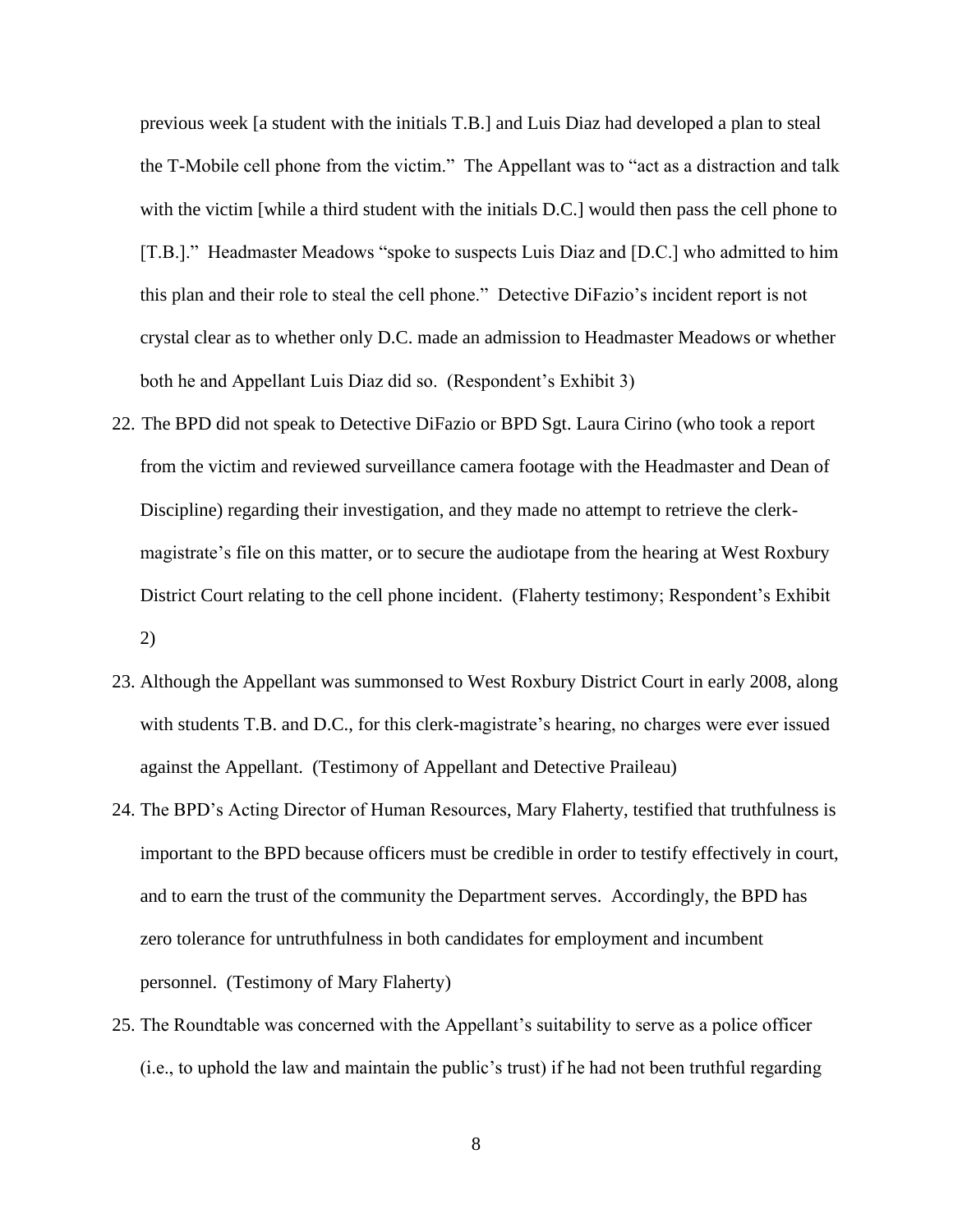his role in the 2007 larceny and if he had, in fact, engaged in criminal conduct then. (Flaherty testimony)

- 26. On November 7, 2018, the BPD issued notice to the Appellant advising that he had been bypassed for allegedly providing untruthful statements during the background investigation and for exhibiting poor judgment in connection with the theft of the cell phone. (Respondent Exhibit 5)
- 27. The Respondent's bypass letter states: "The incident report indicates that you admitted to the Headmaster of the Urban Science Academy that you and your friends devised a plan to steal another classmate's cell phone." Further, that "in your response to the Boston Police Department during your background investigation, you indicated that "[you] had no knowledge that the phone was going to be stolen. You exercised unreasonable judgment in violation of Massachusetts General Laws by engaging in a criminal joint enterprise to illegally take another individual's phone. Specifically, your actions constitute the criminal offense of Larceny Over \$250, which was considered a felony offense in 2007." (Appellant's Exhibit 1)
- 28. Apart from what was stated in the bypass letter, Detective Praileau's background investigation identified no other issues of concern in terms of the Appellant's suitability to serve as a police officer. (Praileau testimony)
- 29. No evidence was ever presented, at the time of the clerk-magistrate's hearing, or any time thereafter, including during this Commission hearing, as to the actual (likely depreciated) value of the purloined cell phone. (Flaherty testimony) Nor is there any evidence, anywhere in this record, as to the age or condition of the victim's stolen property, or whether it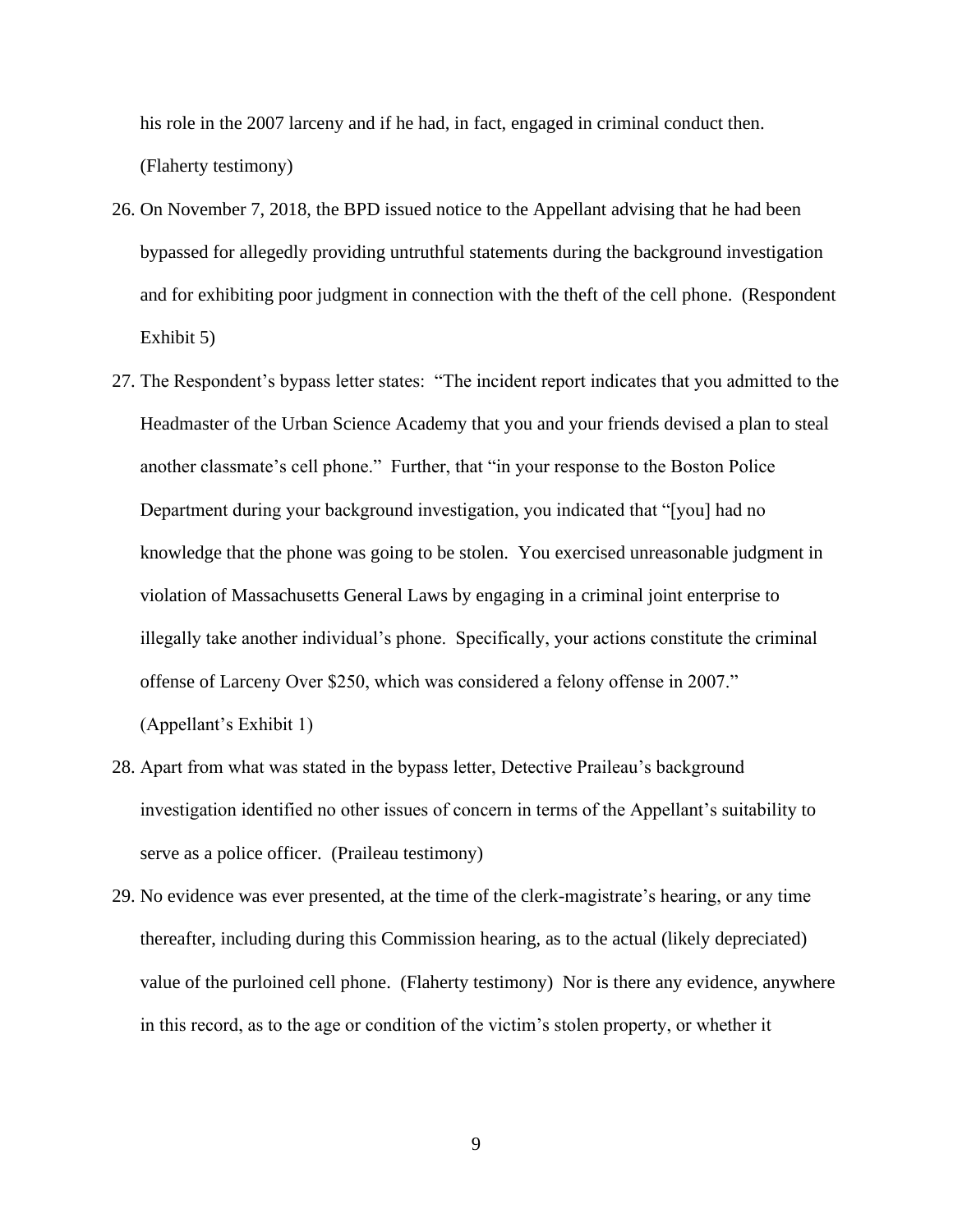remained unrecovered more than four or five school days after it was taken by someone other than the Appellant.

- 30. On an unspecified date (but, according to Mary Flaherty's testimony, after the BPD's bypass letter issued), the Boston Police Department's Office of Legal Advisor contacted Dr. Rasheed Meadows, the former Headmaster of the Urban Science Academy (USA) in Boston, regarding Mr. Diaz's alleged role in the theft of a student's cell phone in 2007. In a subsequently executed sworn affidavit, Dr. Meadows stated that he possesses a Bachelor's degree from Yale University, and then earned a Master's degree and a Doctorate from Harvard University. After being employed in various capacities within the Boston Public School system, Dr. Meadows recited his current position as Vice President of TNTP, Inc., a company that works with school districts on developing and implementing academic strategies. (Appellant's Exhibit 6)
- 31. In his affidavit, Dr. Meadows states that he recalled the cell phone theft incident at USA and was made privy to Mr. Diaz's August 2018 statement about it. Dr. Meadows averred: "Based on my memory of the incident, Mr. Diaz's statement is truthful. Mr. Diaz did not admit at any time to me that he knew the cell phone was to be stolen. I pressed Mr. Diaz on this point and used my training and experience to see if he would admit or provide information on the [th]eft. Mr. Diaz was adamant that he had no role in planning the theft and was not aware of a plan to take the phone. He was consistent with this account during and after my questioning." (Appellant's Exhibit 6)
- 32. Dr. Meadows advised the BPD's Office of Legal Advisor that he would not testify on its behalf as Mr. Diaz's statement to them was truthful. Instead, Dr. Meadows agreed to testify on Mr. Diaz's behalf. In swearing out his affidavit the day before this Commissioner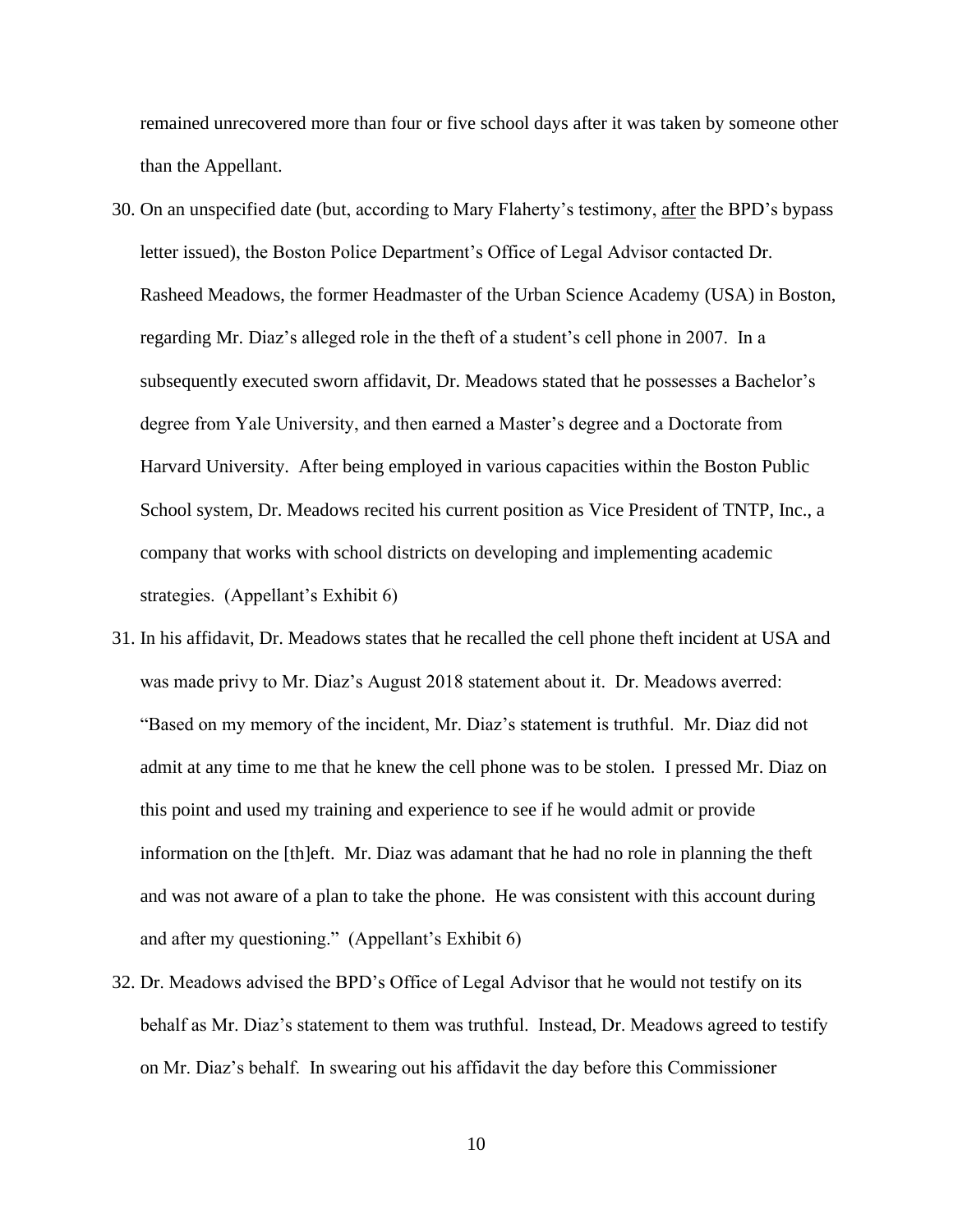originally was scheduled to conduct the evidentiary hearing in this case, Dr. Meadows further stated, however, that his schedule did not permit him to attend the hearing the next day. Dr. Meadows asked if this hearing could be postponed as he viewed it as very important that testimony be taken in person regarding the consistency of Mr. Diaz's statement and what he recalled of the 2007 cell phone incident. (Appellant's Exhibit 6)

- 33. Regrettably, Dr. Meadows was also not available to testify on a date in mid-April of 2019 selected by the parties for a further evidentiary hearing. The BPD urges me to draw a negative inference from Dr. Meadows's inability to appear for in-person testimony. I choose to construe Appellant's counsel's representation to me, in an email dated April 10, 2019, that "[Dr. Meadows] has changed positions and due to his schedule has indicated he is unable to attend a hearing," as meaning that Dr. Meadows had recently assumed a new employment position and could not sacrifice precious hours to attend an in-person hearing. This is bolstered by Appellant counsel's further representation that "[Dr. Meadows] did reiterate to me that he stands by his affidavit on this matter." (Administrative Notice) However, I must also consider that the BPD's legal counsel has been deprived of the opportunity to crossexamine Dr. Meadows and adjust the weight I place on the Meadows Affidavit accordingly.
- 34. Nevertheless, when testifying before me in 2019, the BPD's Acting Director of Human Resources, after being shown Dr. Meadow's affidavit, stated that it would have been important to the Roundtable considering the Appellant's candidacy to ascertain whether Dr. Meadows's recollection of the 2007 cell phone incident and his later questioning of Mr. Diaz differed in any material respect from the statements contained in Detective DiFazio's January 2008 incident report. Especially important would have been evidence, now contained in the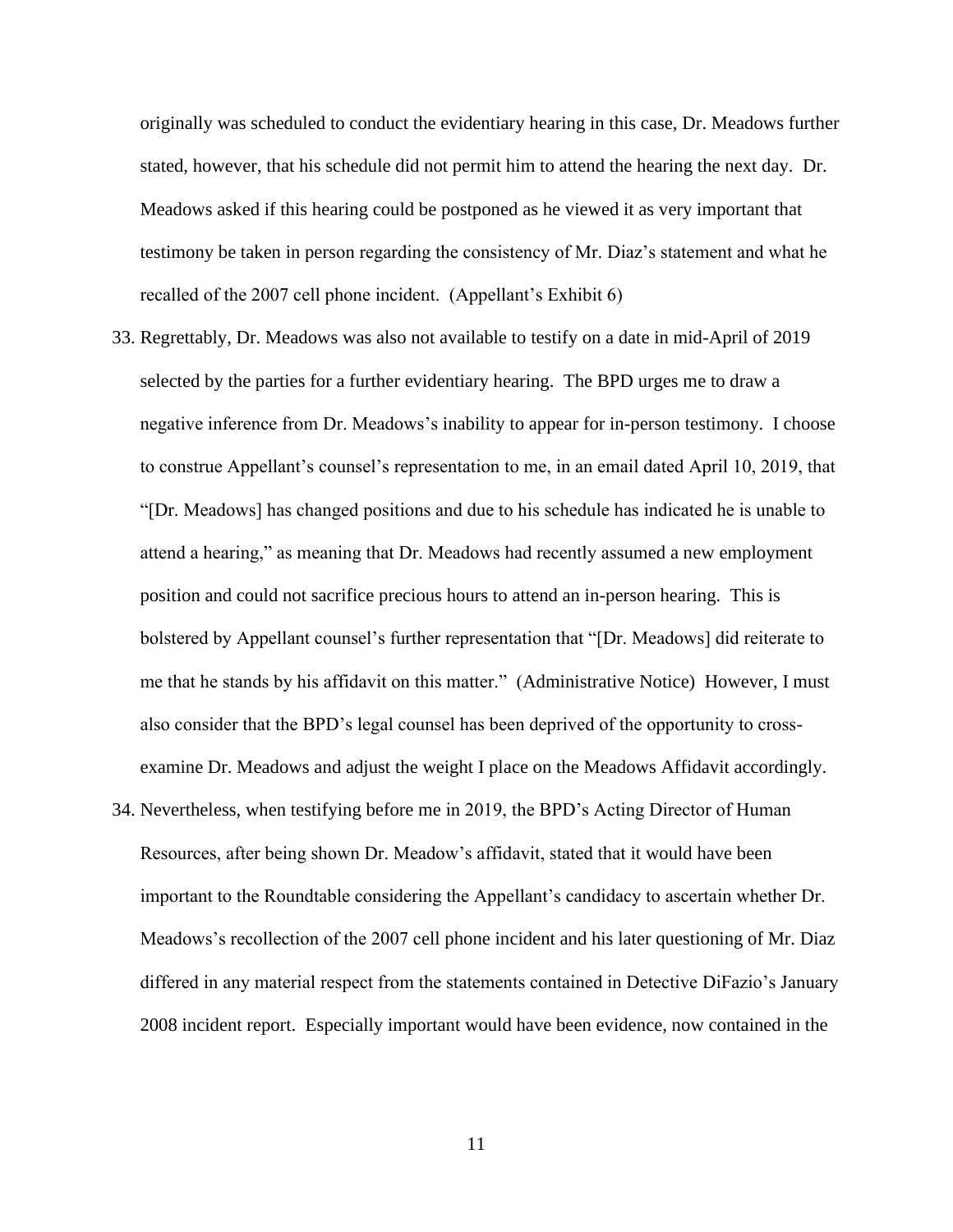Meadows affidavit, that Mr. Diaz denied to Dr. Meadows in late 2007 or early 2008 knowledge of a plot to steal the victim's cell phone. (Flaherty testimony)

- 35. Indeed, I construe Director Flaherty's testimony to signify that the Roundtable, on which she sat, would not have had any valid reason to bypass the Appellant had it learned of Dr. Meadows's affidavit testimony. Ms. Flaherty testified that besides the cell phone incident, and perceived differences between the Appellant's statement and the DiFazio incident report, there were no other reasons to bypass the Appellant for the position of BPD police officer; to the contrary, he has good attributes for the position of police officer. (Flaherty testimony)
- 36. In his sworn testimony before the Commission, the Appellant affirmed that he was at school on December 21, 2007, and attended a holiday function/event in one of the school's rooms. While in the room and having some food, he engaged in conversation with another student (the victim). While speaking with the victim, another student that he knew (Student 2), asked to borrow the victim's cell phone. The Appellant was then told by yet a different student that they had to go back to class. At the time the Appellant left the function room to go back to class, Student 2 had not yet returned the victim's phone to him. Apparently, Student 2 passed the phone off to another student, Student 3. At no time did Appellant ever request to use the victim's cell phone and nor did he ever have possession of that cell phone. Several days later, Headmaster Meadows called the Appellant about the fact that the victim's cell phone had been taken and not returned. The Appellant then stated to Dr. Meadows that he had no knowledge that Student 2 was not going to return Student 1's cell phone. The Appellant subsequently understood that Student 2 could have used the Appellant's speaking to the victim as a distraction to cover Student 2's surreptitious passing of the cell phone to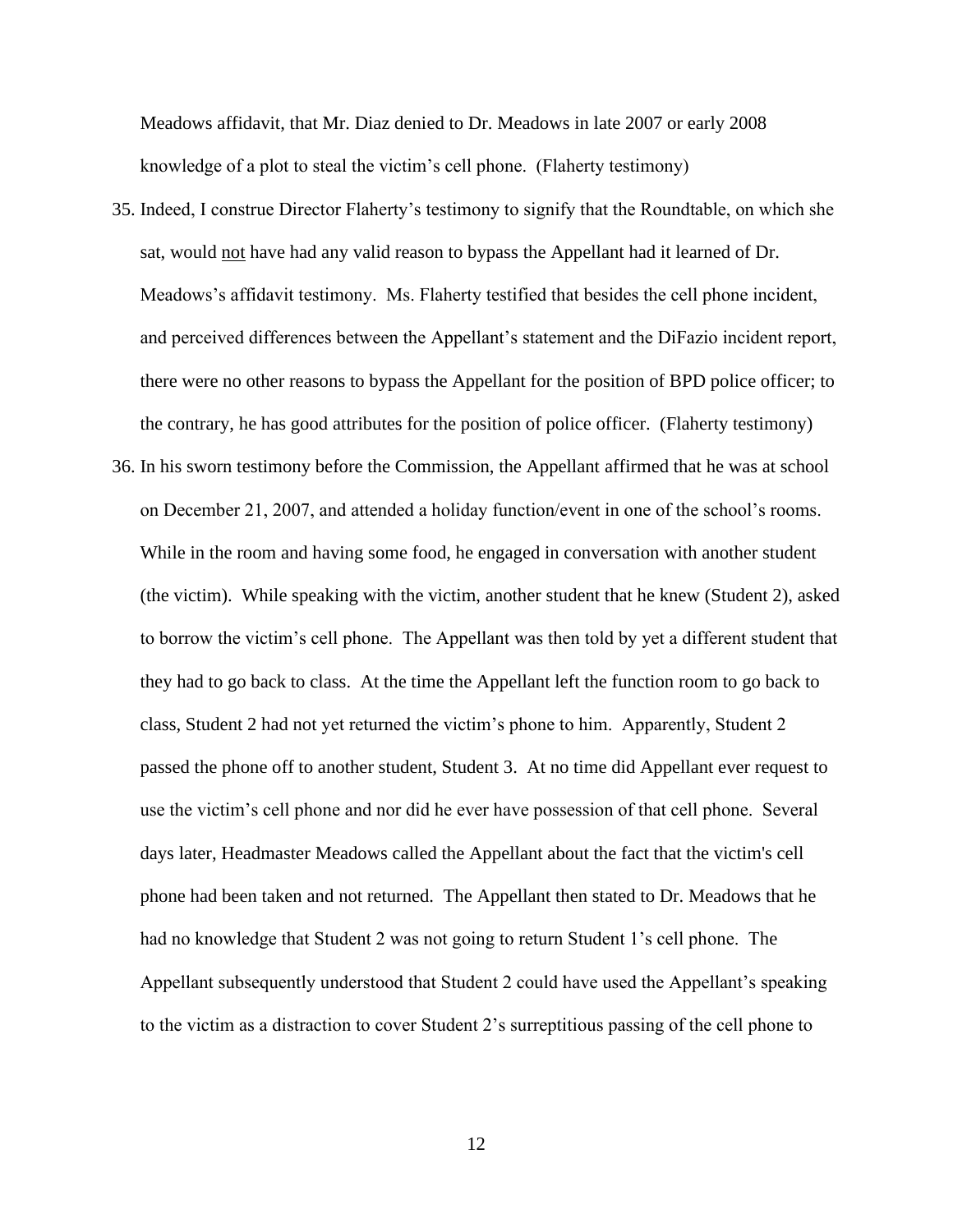Student 3, but it was not the Appellant's intention to participate in a larceny plot. (Testimony of Appellant; Affidavit of Dr. Meadows, Appellant's Exhibit 6)

- 37. Based on the Appellant's sworn credible testimony, and acknowledging its consistency with the sworn affidavit of Dr. Meadows, I find that the Appellant was not involved in the use of, or failure to return, the victim's cell phone.
- 38. In a post-hearing filing, the Appellant submitted evidence regarding numerous candidates conditionally offered employment by the BPD notwithstanding alcohol-related charges on the candidates' records. App. PH Exh. 1. Two candidates had operating vehicles under the influence of alcohol (OUI) convictions or pleas on their records. (Respondent's post-hearing Exhibit 2 and App. PH Exh. 1) As the BPD's acting HR director, Mary Flaherty, testified, the BPD recognizes that drinking alcohol and then driving places the public, and police officers, at considerable risk. A conviction or a continuance without a finding (CWOF) for Operating Under the Influence within the last ten years will bar a candidate from receiving an offer of employment, but if the conviction or CWOF happened more than ten years ago, the BPD will consider an applicant's candidacy. Ms. Flaherty testified that such a candidate conceivably might have denied operating under the influence but then have been found guilty of an OUI charge or have admitted to sufficient facts for a guilty conviction under a CWOF plea – which, as the Appellant argues, would mean that the candidate's initial statement to arresting police officers was untruthful. (Flaherty testimony; Respondent's Exhibit 9)
- 39. Indeed, the records with respect to at least three BPD applicants conditionally offered employment in the 2018 hiring cycle appear to confirm instances of candidates lying about or omitting disclosure of criminal activity. See the following post-hearing records, all collected in App. PH Exhibit 1: (1) a 2018 BPD Recruit Investigations Unit Privileged and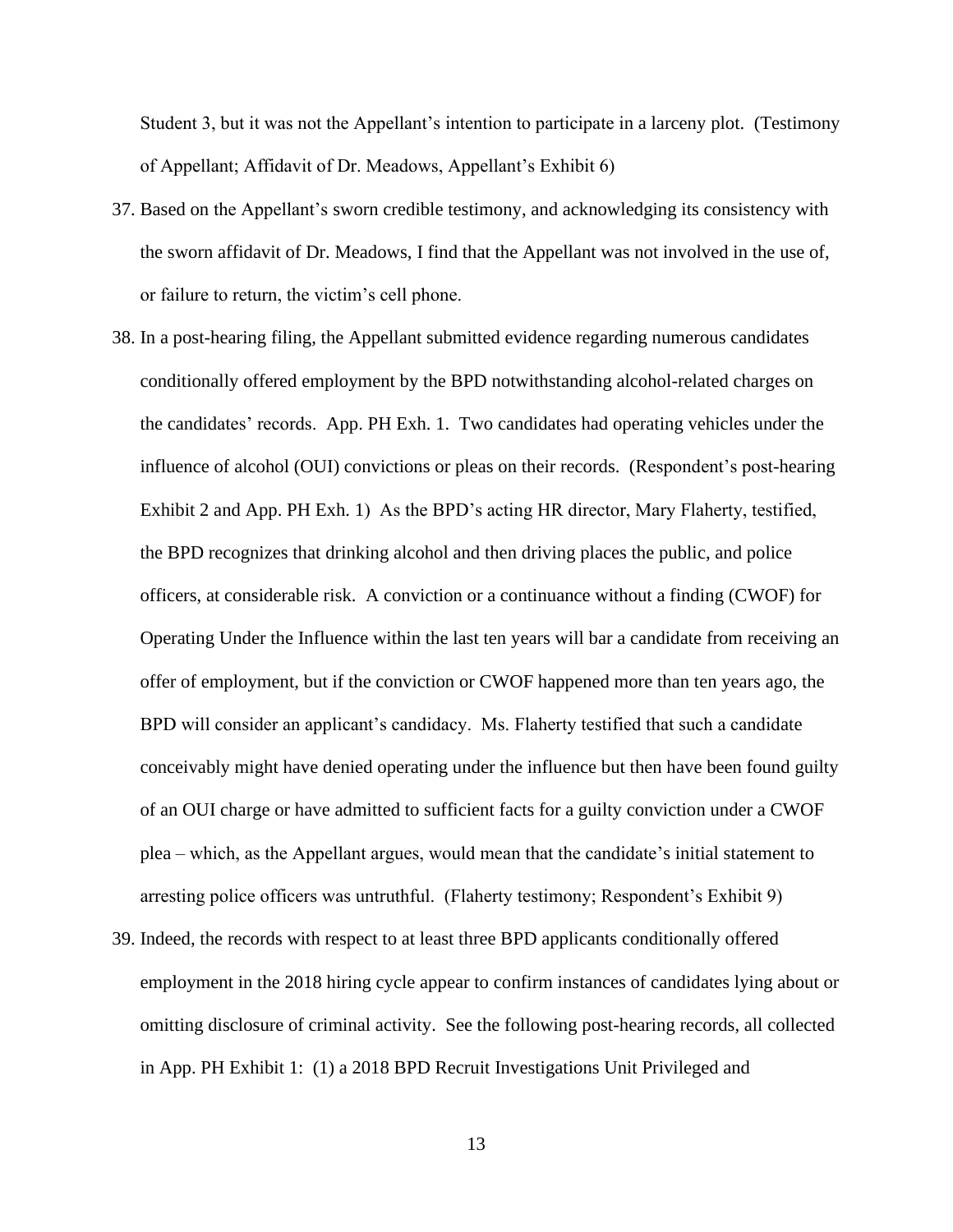Confidential Memorandum ("RIU-PCM") regarding Applicant no. 17 ("while at Stonehill College in his Jr. year [Applicant] was suspended from living on campus for 8 months due to being intoxicated to the point of not remembering what he did. Applicant . . . hit a female on her butt area and ripped her shirt popping off 3 buttons"; same applicant previously disciplined twice for underage drinking and giving a false name to college employee); (2) 2018 RIU-PCM re: Applicant 19 (arrested in 2011 for OUI as a minor, taken into protective custody after lying to police officer about his actions, later admitted to sufficient facts to prove reckless operation of motor vehicle and minor in possession of alcohol charges; same recruit had been taken into custody six months earlier for being a minor in possession of alcohol when police observed a bottle of alcohol on his vehicle and applicant refused to disclose location of car keys); (3) 2018 RIU-PCM re Applicant 28 (recruit arrested by university police officers on "minor in possession of alcohol" charge; failed to disclose in his BPD police officer application disciplinary action taken by his university).

40. A Caucasian candidate was offered employment by the BPD who, at age 19 in 2014, was found guilty of a misdemeanor larceny charge (listed as "Shoplifting Concealment Goods") in Onslow County District Court in North Carolina. This candidate was sentenced to 12 months of probation and was ordered to pay what appears to amount to over \$500 in restitution, fines, fees, and court costs. (Respondent's Post-hearing Exhibit 1)

#### *Applicable Civil Service Law*

This appeal involves a bypass for original appointment to a permanent civil service position of police officer. This process is governed by G.L. c. 31, Section 27, which provides:

"If an appointing authority makes an original or promotional appointment from certification of any qualified person other than the qualified person whose name appears highest [on the certification], and the person whose name is highest is willing to accept such appointment, the appointing authority shall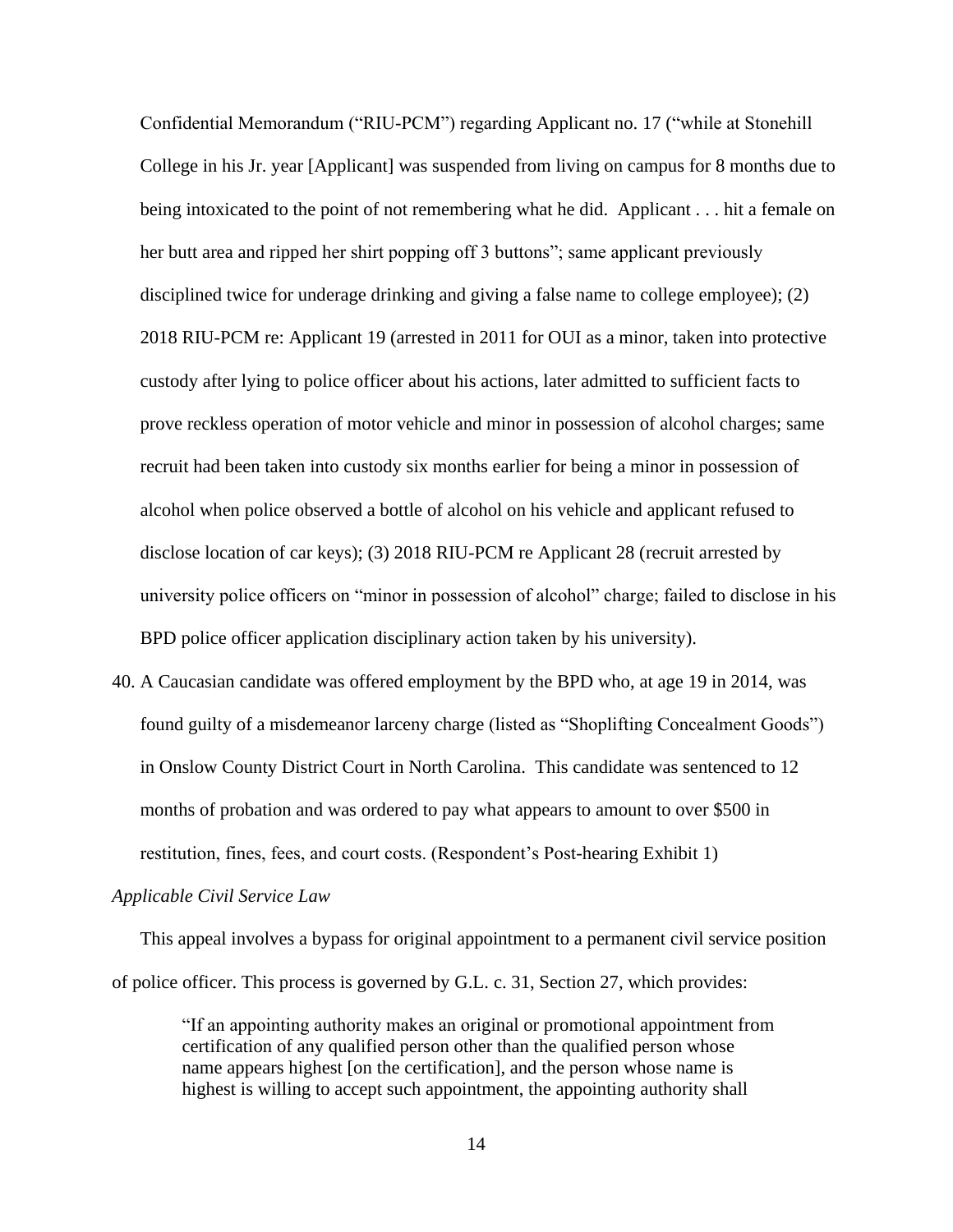immediately file . . . a written statement of his reasons for appointing the person whose name was not highest."

Pursuant to the Personnel Administration Rules (PAR) promulgated by HRD, the statement of

reasons must be specific and complete:

"Upon determining that any candidate on a certification is to by bypassed . . . an appointing authority shall, immediately upon making such determination, send . . . a full and complete statement of the reason or reasons for bypassing a person or persons more highly ranked. . . . Such statement shall indicate all . . . reasons for bypass on which the appointing authority intends to rely or might, in the future, rely to justify the bypass. . . . No reasons that are known or reasonably discoverable by the appointing authority, and which have not been disclosed . . . shall later be admissible as reasons for selection or bypass in any proceeding before the . . . Civil Service Commission." PAR.08(4)

The Commission determines whether, by a preponderance of the evidence, the decision to bypass a candidate was made after an "impartial and reasonably thorough review" and that there was "reasonable justification" for the decision. Police Dep't of Boston v. Kavaleski, 463 Mass. 680, 688-89 (2012); [Brackett v. Civil Service Comm'n, 447 Mass. 233, 241 \(2006\)](http://web2.westlaw.com/find/default.wl?mt=Massachusetts&db=578&rs=WLW15.04&tc=-1&rp=%2ffind%2fdefault.wl&findtype=Y&ordoc=2029136022&serialnum=2009543382&vr=2.0&fn=_top&sv=Split&tf=-1&pbc=70F732C1&utid=1), citing [G.L.](http://web2.westlaw.com/find/default.wl?mt=Massachusetts&db=1000042&rs=WLW15.04&docname=MAST31S2&rp=%2ffind%2fdefault.wl&findtype=L&ordoc=2029136022&tc=-1&vr=2.0&fn=_top&sv=Split&tf=-1&pbc=70F732C1&utid=1) c. 31, [§ 2\(b\);](http://web2.westlaw.com/find/default.wl?mt=Massachusetts&db=1000042&rs=WLW15.04&docname=MAST31S2&rp=%2ffind%2fdefault.wl&findtype=L&ordoc=2029136022&tc=-1&vr=2.0&fn=_top&sv=Split&tf=-1&pbc=70F732C1&utid=1) City of [Beverly v. Civil Service Comm'n,](http://web2.westlaw.com/find/default.wl?mt=Massachusetts&db=578&rs=WLW15.04&tc=-1&rp=%2ffind%2fdefault.wl&findtype=Y&ordoc=2029136022&serialnum=2023501172&vr=2.0&fn=_top&sv=Split&tf=-1&pbc=70F732C1&utid=1) 78 Mass. App. Ct. 182, 187 (2010). See also Mayor of Revere v. Civil Service Comm'n, 31 Mass. App. Ct. 315, 321 (1991) (appointing authority must establish, by a preponderance of evidence, that the reasons assigned to justify the bypass were "more probably than not sound and sufficient"); Selectmen of Wakefield v. Judge of First Dist. Ct., 262 Mass. 477, 482 (1928).

"Reasonable justification in this context means 'done upon adequate reasons sufficiently supported by credible evidence, when weighed by an unprejudiced mind, guided by common sense and by correct rules of law.'" E.g., Brackett v. Civil Service Comm'n, 447 Mass. 233, 543 (2006) and cases cited; Commissioners of Civil Service v. Municipal Ct., 359 Mass. 211, 214 (1971), *citing* Selectmen of Wakefield v. Judge of First Dist. Ct., 262 Mass. 477, 482 (1928).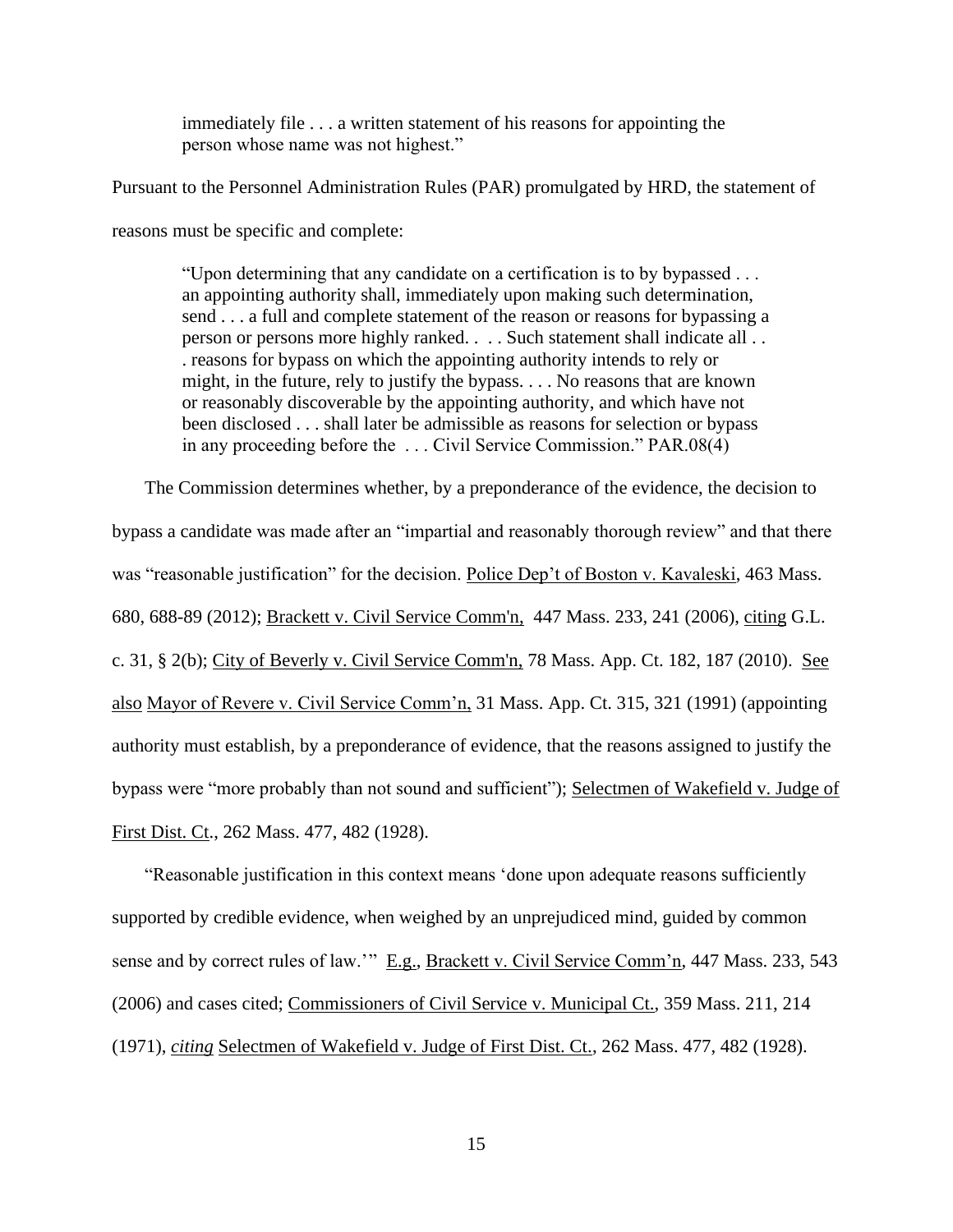In selecting public employees of skill and integrity, appointing authorities are vested with a certain degree of discretion. City of Cambridge v. Civil Service Comm'n, 43 Mass. App. Ct. 300, 303-305, rev. den., 428 Mass. 1102 (1997). In deciding "whether there was reasonable justification" shown for an appointing authority's exercise of discretion, the Commission's primary concern is to ensure that the action comports with "[b]asic merit principles," as defined in [G.L.](http://web2.westlaw.com/find/default.wl?mt=Massachusetts&db=1000042&rs=WLW15.04&docname=MAST31S1&rp=%2ffind%2fdefault.wl&findtype=L&ordoc=2029136022&tc=-1&vr=2.0&fn=_top&sv=Split&tf=-1&pbc=70F732C1&utid=1) c. 31, § 1. See [Massachusetts Ass'n of Minority Law Enforcement Officers v. Abban,](http://web2.westlaw.com/find/default.wl?mt=Massachusetts&db=578&rs=WLW15.04&tc=-1&rp=%2ffind%2fdefault.wl&findtype=Y&ordoc=2029136022&serialnum=2001441097&vr=2.0&fn=_top&sv=Split&tf=-1&pbc=70F732C1&utid=1) [434 Mass. 256, 259 \(2001\);](http://web2.westlaw.com/find/default.wl?mt=Massachusetts&db=578&rs=WLW15.04&tc=-1&rp=%2ffind%2fdefault.wl&findtype=Y&ordoc=2029136022&serialnum=2001441097&vr=2.0&fn=_top&sv=Split&tf=-1&pbc=70F732C1&utid=1) City of Beverly v. [Civil Service Comm'n, 78 Mass.](http://web2.westlaw.com/find/default.wl?mt=Massachusetts&db=578&rs=WLW15.04&tc=-1&rp=%2ffind%2fdefault.wl&findtype=Y&ordoc=2029136022&serialnum=2023501172&vr=2.0&fn=_top&sv=Split&tf=-1&pbc=70F732C1&utid=1) App. Ct. 182, 188 [\(2010\);](http://web2.westlaw.com/find/default.wl?mt=Massachusetts&db=578&rs=WLW15.04&tc=-1&rp=%2ffind%2fdefault.wl&findtype=Y&ordoc=2029136022&serialnum=2023501172&vr=2.0&fn=_top&sv=Split&tf=-1&pbc=70F732C1&utid=1) City of Cambridge v. Civil Service Comm'n, 43 Mass. App. Ct. 300, 303-305, rev. den., 428 Mass. 1102 (1997); MacHenry v. Civil Serv. Comm'n, 40 Mass. App. Ct. 632, 635 (1995), rev. den., 423 Mass. 1106 (1996); Mayor of Revere v. Civil Service Comm'n, 31 Mass. App. Ct. 315, 321 n.11, 326 (1991). "Basic merit principles" means, among other things, "assuring fair treatment of all applicants and employees in all aspects of personnel administration." G.L. c. 31, § 1.

The Commission, however, is not required to find that the appointing authority acted "arbitrarily and capriciously." Rather, the governing statute, [G.L.](https://1.next.westlaw.com/Link/Document/FullText?findType=L&pubNum=1000042&cite=MAST31S2&originatingDoc=Ib21af0ded3bd11d99439b076ef9ec4de&refType=LQ&originationContext=document&transitionType=DocumentItem&contextData=(sc.History*oc.UserEnteredCitation)) c. 31, § 2(b), gives the Commission broad "scope to evaluate the legal basis of the appointing authority's action, even if based on a rational ground.*"* City of Cambridge v. Civil Service Comm'n, 43 Mass. App. Ct. 300, 303-305, rev. den., 428 Mass. 1102 (1997)*.* Although it is not within the authority of the Commission "to substitute its judgment about a valid exercise of discretion based on merit or policy considerations by an appointing authority", when there are *"*overtones of political control or objectives unrelated to merit standards or neutrally applied public policy, then the occasion is appropriate for intervention by the commission." Id.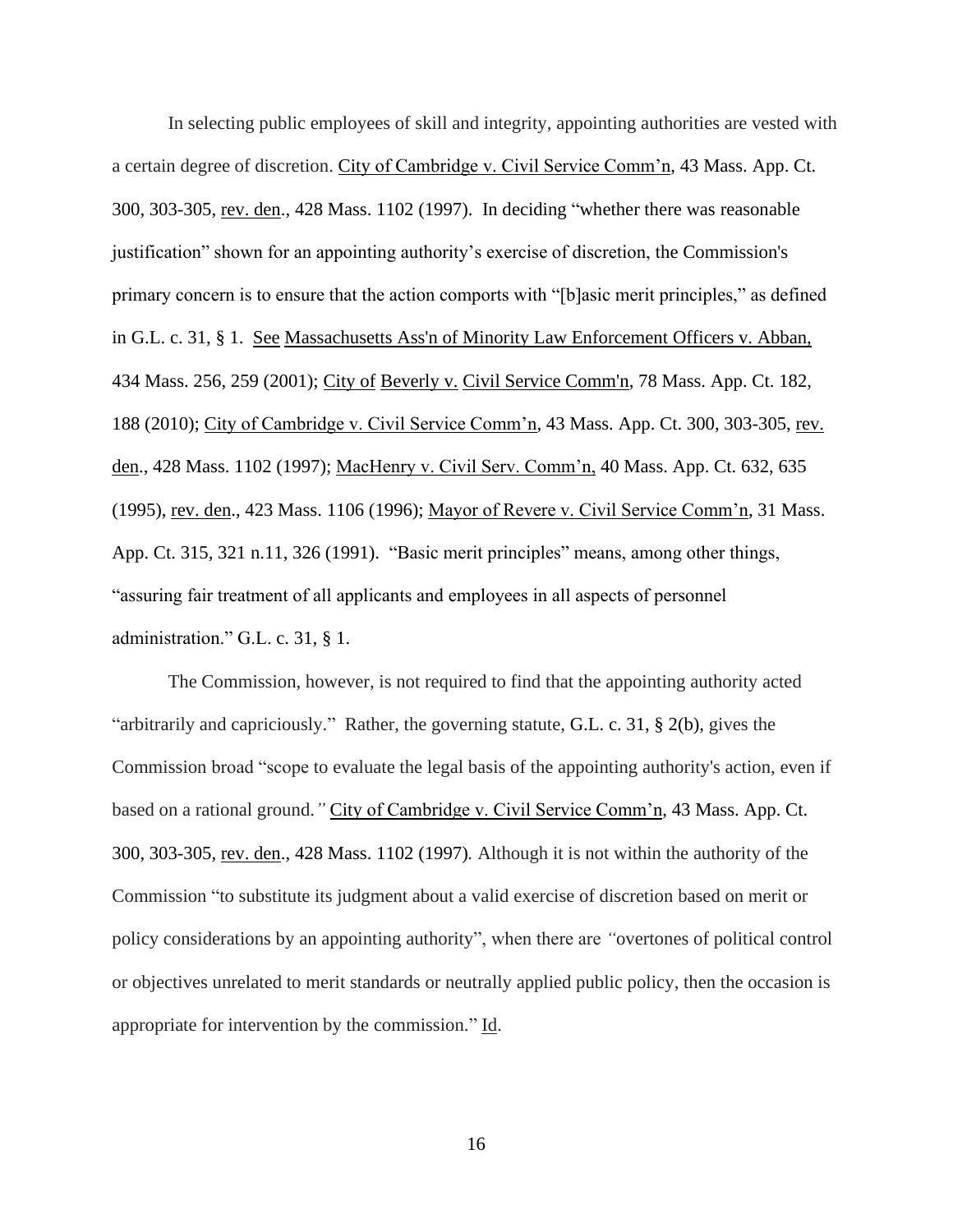#### *Analysis*

The BPD's primary reason for bypassing the Appellant was concern about the Appellant's truthfulness in recounting his role in the theft of a cell phone eleven years earlier when the Appellant was a 16-year-old high school sophomore. This concern is not justified based on the evidence of record. Indeed, as I conclude in Finding no. 37, supra, a preponderance of the evidence shows that the Appellant was not responsible for the theft of the victim's cell phone. The 2008 police incident reports do not establish conclusively that the Appellant ever admitted to criminal activity or otherwise made an admission contrary to his 2018 written statement about the cell phone theft incident. At best, one report contains hearsay implicating the Appellant. Simply put, although the BPD could have uncovered more probative information through greater diligence, the appointing authority lacked adequate evidence to conclude that candidate Luis Diaz had been untruthful prior to the Roundtable reaching its bypass decision.

The BPD never spoke with any one of a multitude of individuals identified in the 2008 incident reports – not the victim; nor the other two student suspects identified *inter alia* by name, address, and date of birth; nor the school headmaster, Dr. Meadows, who questioned the students shortly after the theft, or the dean of discipline; nor the two BPD officers who investigated the theft. No effort was made to obtain potential evidence from the West Roxbury District Court. Detective Praileau did not interview the Appellant's mother, who accompanied him to the clerkmagistrate hearing and presumably would have been privy to any admission of culpability the Appellant might have made at the time. In view of the fact that nobody from the BPD even spoke to the Appellant again once becoming apprised of the Roundtable's concern about a possible discrepancy *within* his own 2018 written statement, I cannot, and do not, conclude that the BPD had "sound and sufficient" reasons, after conducting a "reasonably thorough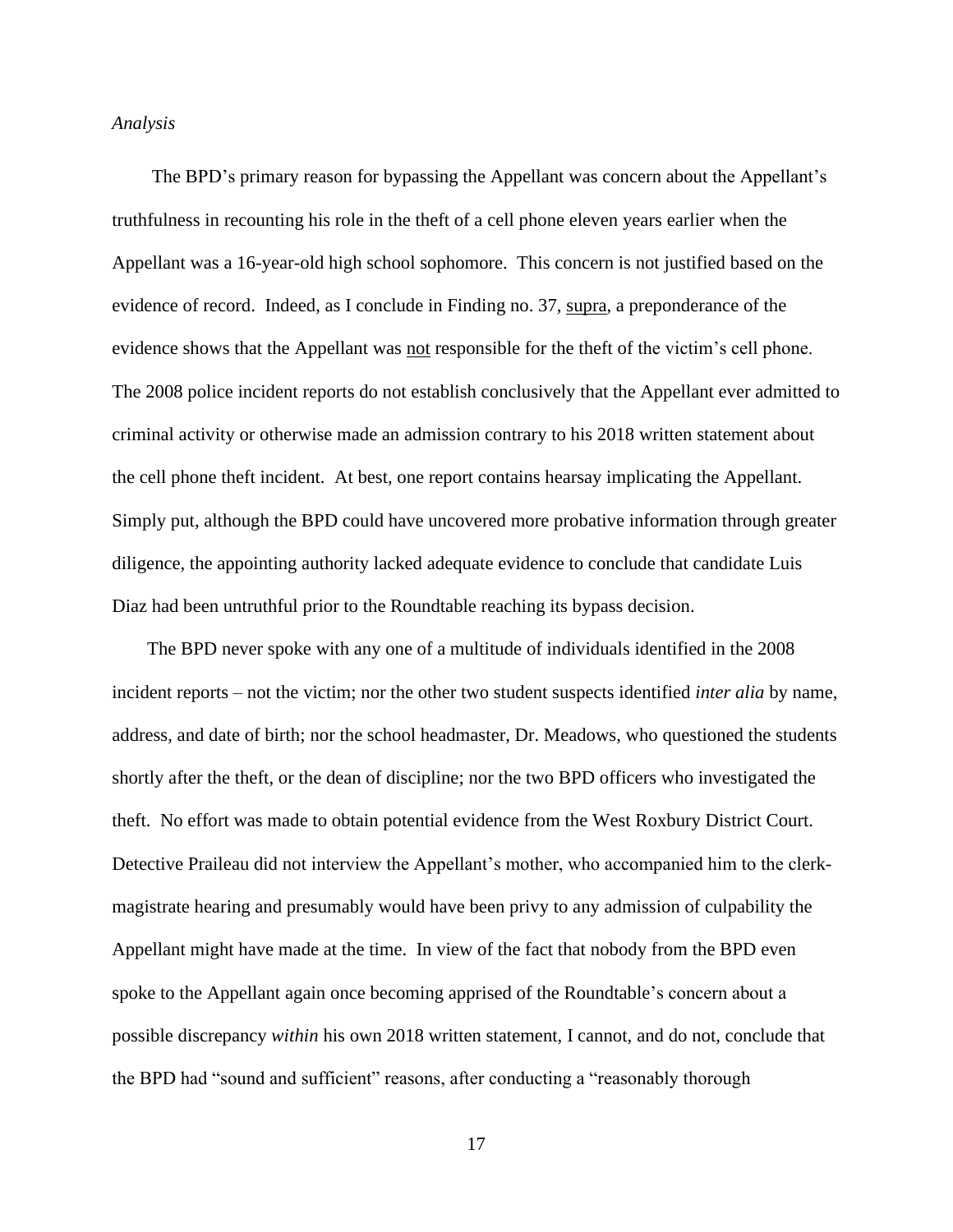investigation," for bypassing the Appellant. See Police Dep't of Boston v. Kavaleski, 463 Mass. at 688-89; Mayor of Revere v. Civil Service Comm'n, 31 Mass. App. Ct. at 321. Branding as untruthful an otherwise stellar candidate—who has a laudable educational and employment track record, and has demonstrated on-the-job skills, training, and attributes easily transferrable to police service—based on eleven-year-old hearsay (subsequently disproven through a sworn affidavit) is plainly not fair or reasonable.<sup>4</sup>

 It follows from the above that the BPD also did not establish by a preponderance of the evidence that it had reasonable justification to bypass the Appellant based on the second reason stated in its bypass letter—namely, alleged "illegal felonious conduct" and "engaging in a criminal joint enterprise" associated with the 2007 cell phone theft. Quite simply, the school's video footage and the paucity of probative evidence in this record belie the overblown terminology employed in this bypass letter. As the Supreme Judicial Court recently has emphasized, the burden lay with the BPD to prove actual misconduct via a preponderance of record evidence. Boston Police Dep't v. Civil Serv. Comm'n, 483 Mass. at 462, 469, 478.

It is undisputed that the Appellant never asked for, nor had possession of, the victim's cell phone. Before me, the BPD never furnished any testimonial or other admissible evidence of a conspiracy to commit a felony or any "criminal joint enterprise." As the BPD's acting HR director acknowledged under cross-examination, the BPD never amassed and presented any evidence, at the time of the clerk-magistrate's hearing or at any time thereafter, including during

<sup>&</sup>lt;sup>4</sup> As this Commission has previously observed: "an allegation of untruthfulness, particularly when made against a law enforcement officer or candidate, should be made with an appropriate level of seriousness and due diligence." Morley v. Boston Police Dep't, 29 MCSR 456 (2016). Although "a police department should have the discretion to determine whether it is willing to risk hiring an applicant who has engaged in prior misconduct (including one who has done so and subsequently lied about it)... where, as here, the alleged misconduct is disputed, an appointing authority is entitled to such discretion only if it demonstrates that the misconduct occurred by a preponderance of the evidence." Boston Police Dep't v. Civil Serv. Comm'n, 483 Mass. 461, 477 (2019) (emphasis in original). Accord id. at 474 n.24.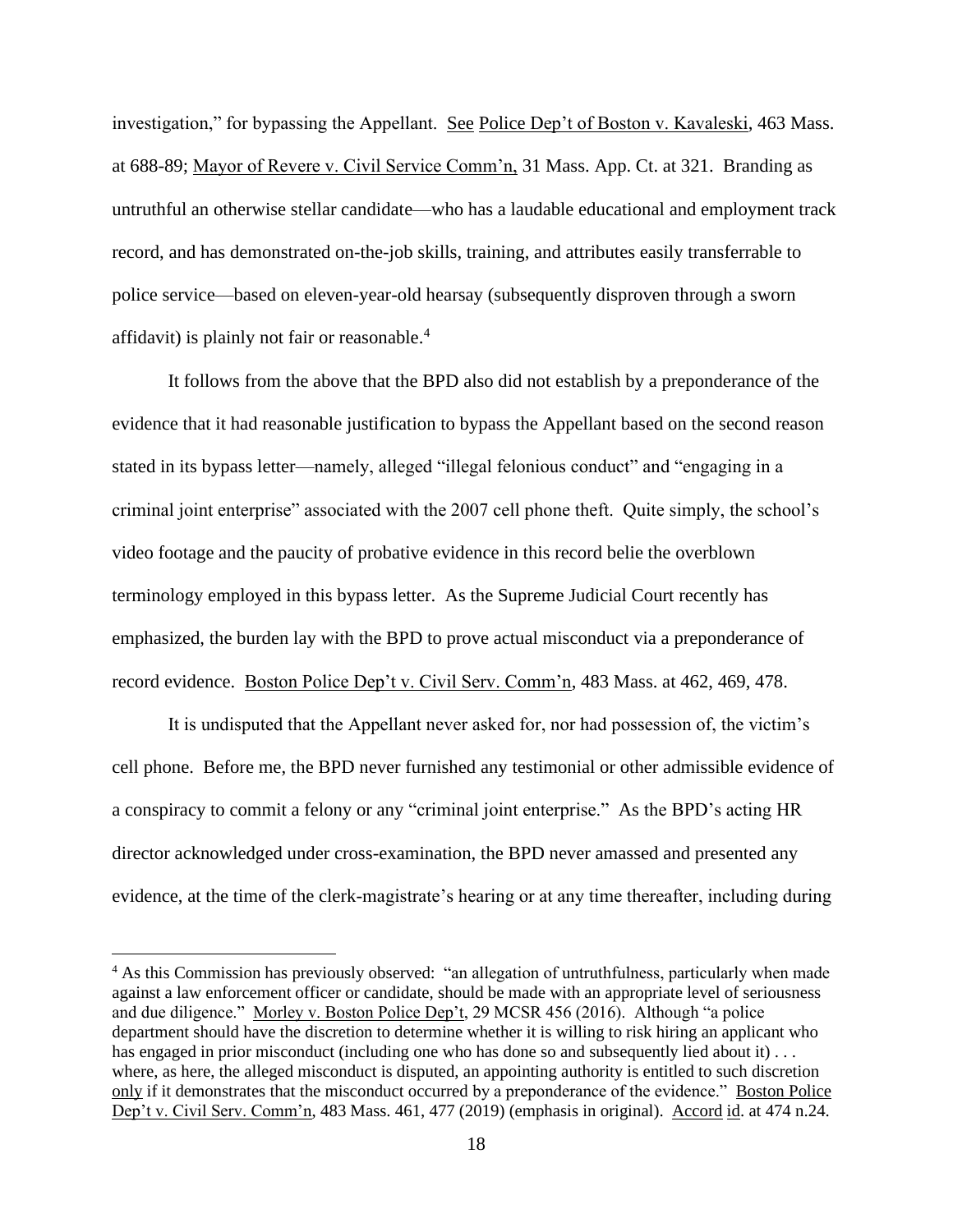this Commission hearing, establishing the actual (likely depreciated) value of the purloined cell phone. (See Mary Flaherty's testimony.) Accordingly, I could not find, even if it were proven that the Appellant had criminal intent in conjunction with his role in the cell phone incident (which I do not find), that Mr. Diaz ever engaged in felonious misconduct.

 Moreover, the BPD has not established by a preponderance of the evidence that, even if the Appellant had consciously played an accessory role in the theft of the victim's cell phone, that his actions over ten years earlier, when he was only 16 years old, would necessarily serve as a justifiable basis for a bypass. In the case of Finklea v. Mass. Civil Service Commission, the Superior Court held that an admission to a Larceny Over \$250 (charge CWOF'ed) some 14 years earlier did not constitute a suitable reason for bypassing a BPD police officer candidate. 2018 Mass. Super. Lexis 26, 34 Mass. L. Rep. 657 (2018). See also Stylien v. Boston Police Dep't, 2018 WL 2182485 (CSC held: stale felonious conduct does not justify bypass). Here, of course, no criminal charge ever issued against the Appellant, never mind an adverse disposition.

I reviewed BPD Recruit Investigations Unit records to determine whether there was bias or a lack of consistency in the selection of candidates in the 2018 hiring cycle. I accept and credit the testimony of the BPD's chief human resources officer to the effect that the Roundtable recognizes that sometimes otherwise very promising officer-recruits stumble as youths and accrue a criminal record and yet are not necessarily barred from appointment as police officers. Here, however, the Appellant has proffered evidence of a possible double standard when it comes to favorable consideration of non-urban recruit candidates who have demonstrably lied to public safety officers, or dissembled about their past brushes with law enforcement, or have actually been found guilty by a court of law of a theft equivalent to that of a student's cell phone. But, as it turns out, adjudication of this case does not oblige me to pursue this line of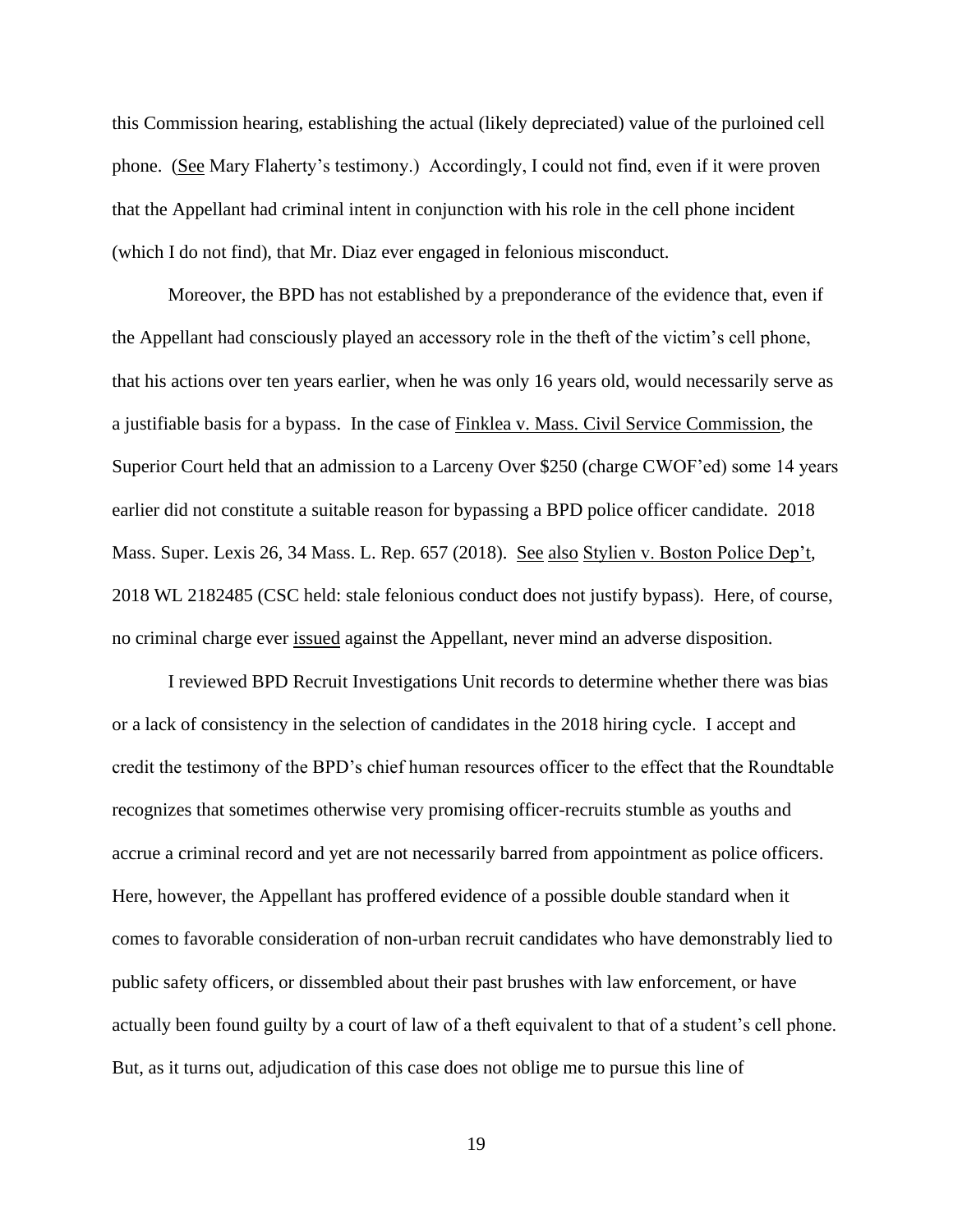comparative analysis any further.

During the hearing I conducted, the person who signed the Respondent's bypass letter, Acting Director of Human Resources Mary Flaherty, testified that, based on the affidavit of Dr. Meadows confirming that the Appellant's written statements regarding the 2007 incident were accurate, the Roundtable on which she served would not have had, to her knowledge as of the hearing date, a valid reason to bypass the Appellant. (See Testimony of Mary Flaherty)<sup>5</sup> Now that the Department has received information confirming that the Appellant's written statement was truthful, and he has never been found guilty of "illegal felonious conduct," its reasons for bypass have been refuted. Accordingly, the Appellant's name should be placed at the top of the next certification and he should be considered for the very next police academy class barring any evidence of unsuitability unrelated to matters previously assessed by the BPD RIU and Roundtable.

#### *Conclusion*

For the above reasons, the Appellant's appeal under Docket No. G1-18-227 is hereby *allowed*.

 Pursuant to its authority under Chapter 310 of the Acts of 1993, the Commission hereby orders the following:

- 1. HRD, or the Boston Police Department in its delegated capacity, shall place the name of the Appellant at the top of the current or any future certifications for Boston Police Officer until the Appellant has been appointed or bypassed.
- 2. The BPD shall not use any reasons for bypass deemed invalid in this Decision.

<sup>&</sup>lt;sup>5</sup> On cross-examination, Ms. Flaherty was asked: "Based on the information in Dr. Meadows's affidavit, do you believe that the BPD still has a valid basis to bypass Luis Diaz?" Her response was: "I don't know that it would have a valid reason to bypass Mr. Diaz."